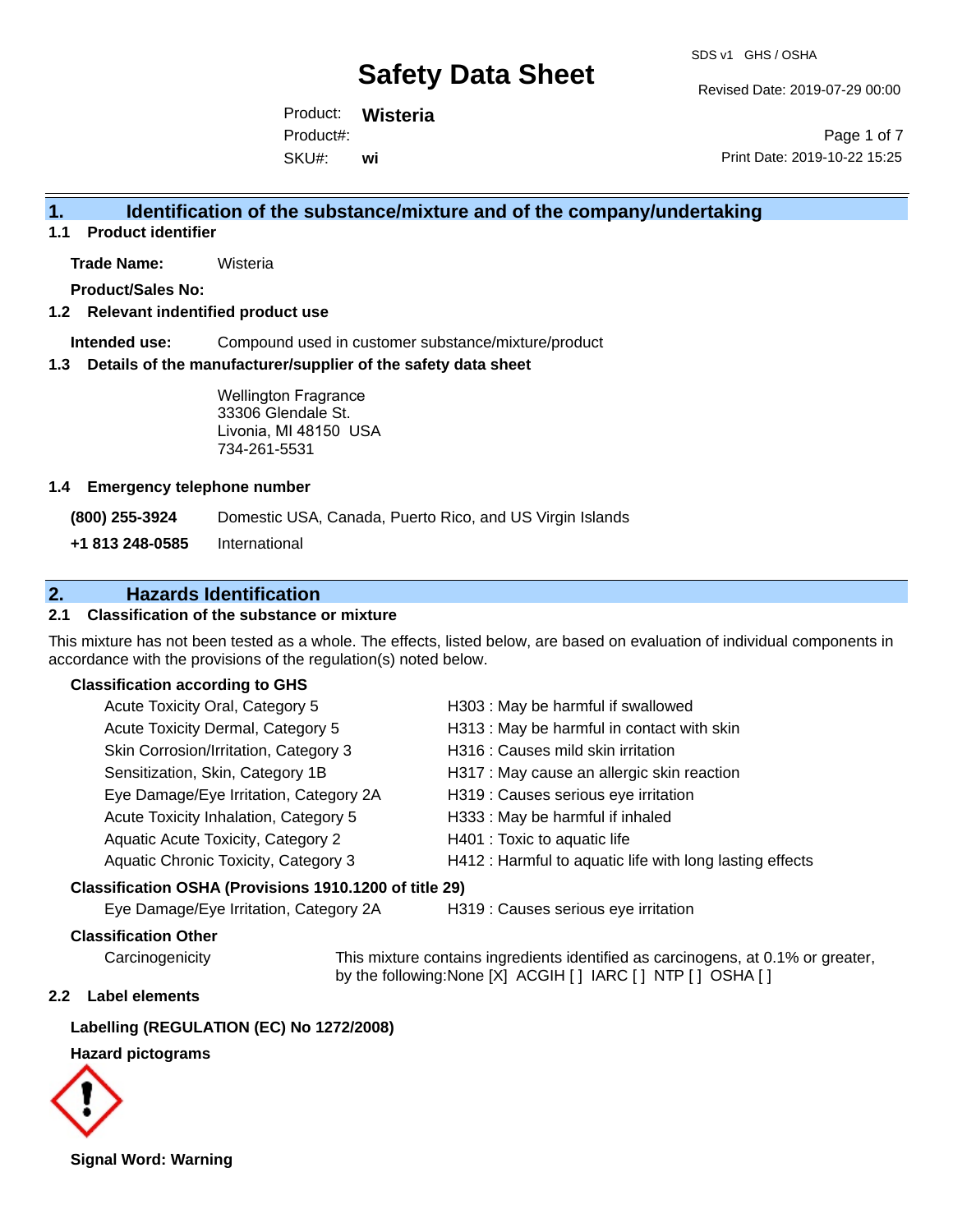Revised Date: 2019-07-29 00:00

Product: **Wisteria** SKU#: Product#: **wi**

Page 2 of 7 Print Date: 2019-10-22 15:25

| <b>Hazard statments</b>         |                                                                                                                                  |
|---------------------------------|----------------------------------------------------------------------------------------------------------------------------------|
| H303                            | May be harmful if swallowed                                                                                                      |
| H <sub>3</sub> 13               | May be harmful in contact with skin                                                                                              |
| H316                            | Causes mild skin irritation                                                                                                      |
| H317                            | May cause an allergic skin reaction                                                                                              |
| H <sub>319</sub>                | Causes serious eye irritation                                                                                                    |
| H333                            | May be harmful if inhaled                                                                                                        |
| H401                            | Toxic to aquatic life                                                                                                            |
| H412                            | Harmful to aquatic life with long lasting effects                                                                                |
| <b>Precautionary Statements</b> |                                                                                                                                  |
| <b>Prevention:</b>              |                                                                                                                                  |
| P <sub>264</sub>                | Wash hands thoroughly after handling                                                                                             |
| P272                            | Contaminated work clothing should not be allowed out of the workplace                                                            |
| P <sub>273</sub>                | Avoid release to the environment                                                                                                 |
| <b>Response:</b>                |                                                                                                                                  |
| $P302 + P352$                   | IF ON SKIN: Wash with soap and water                                                                                             |
| $P304 + P312$                   | IF INHALED: Call a POISON CENTER or doctor/physician if you feel unwell                                                          |
| $P305 + P351 + P338$            | IF IN EYES: Rinse cautiously with water for several minutes Remove contact lenses if<br>present and easy to do. continue rinsing |
| P312                            | Call a POISON CENTER or doctor/physician if you feel unwell                                                                      |
| $P333 + P313$                   | If skin irritation or a rash occurs: Get medical advice/attention                                                                |
| $P337 + P313$                   | If eye irritation persists: Get medical advice/attention                                                                         |
| P363                            | Wash contaminated clothing before reuse                                                                                          |
| 2.3<br><b>Other Hazards</b>     |                                                                                                                                  |

**no data available**

# **3. Composition/Information on Ingredients**

### **3.1 Mixtures**

This product is a complex mixture of ingredients, which contains among others the following substance(s), presenting a health or environmental hazard within the meaning of the UN Globally Harmonized System of Classification and Labeling of Chemicals (GHS):

| CAS#<br>Ingredient     | EC#       | Conc.<br>Range | <b>GHS Classification</b> |
|------------------------|-----------|----------------|---------------------------|
| 84-66-2                | 201-550-6 | $20 - 30 \%$   | H316; H402                |
| Diethyl phthalate      |           |                |                           |
| $60 - 12 - 8$          | 200-456-2 | $10 - 20 %$    | H302; H313; H316; H319    |
| phenethyl alcohol      |           |                |                           |
| 120-51-4               | 204-402-9 | $10 - 20%$     | H302; H313; H400; H411    |
| <b>Benzyl Benzoate</b> |           |                |                           |
| 140-11-4               | 205-399-7 | $10 - 20%$     | H303; H401; H412          |
| Benzyl acetate         |           |                |                           |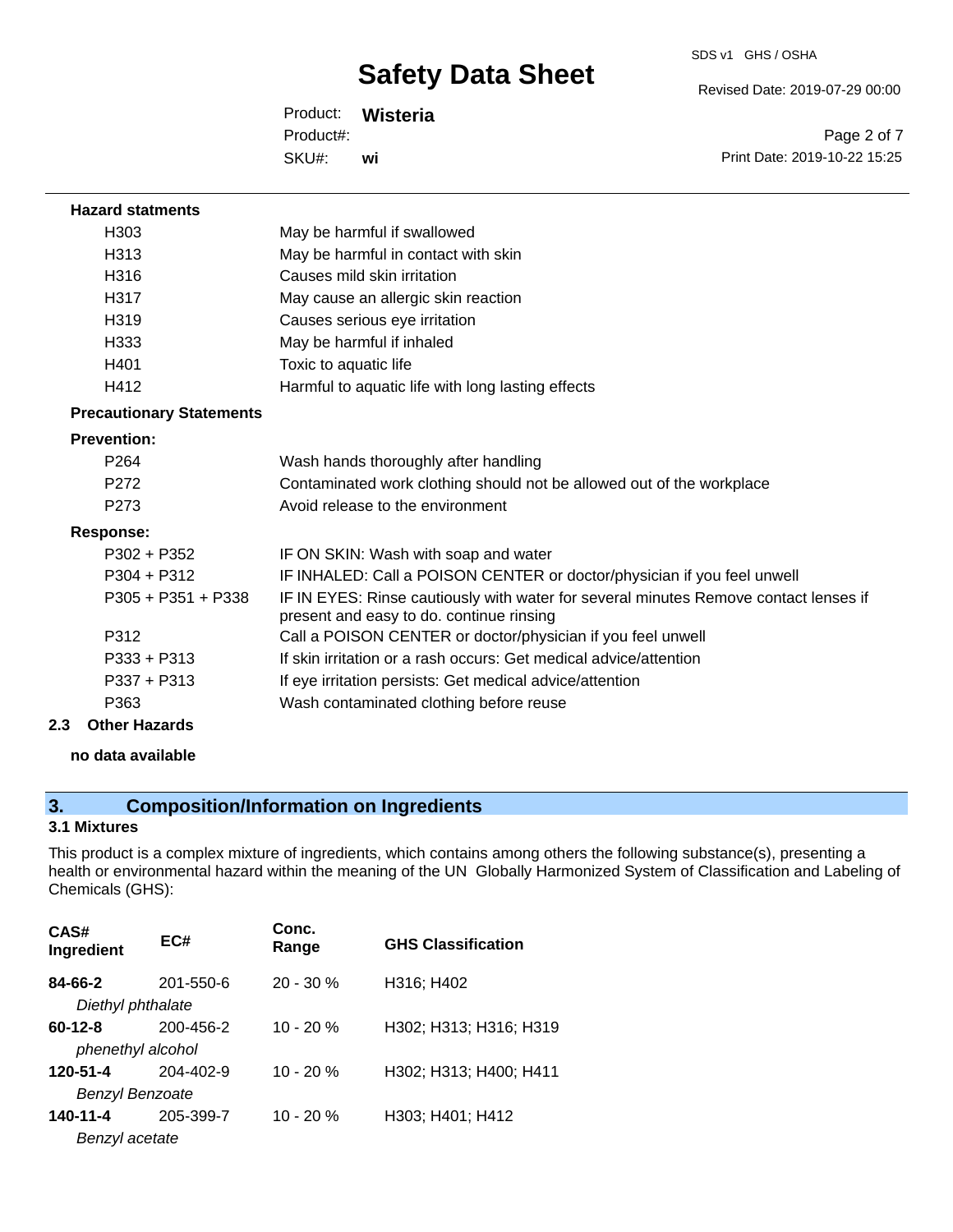SDS v1 GHS / OSHA

Revised Date: 2019-07-29 00:00

Product: **Wisteria** SKU#: Product#: **wi**

Page 3 of 7 Print Date: 2019-10-22 15:25

| CAS#<br>Ingredient       | EC#                                                      | Conc.<br>Range | <b>GHS Classification</b>          |  |
|--------------------------|----------------------------------------------------------|----------------|------------------------------------|--|
| 118-58-1                 | 204-262-9                                                | $10 - 20%$     | H303; H317; H320; H401; H412       |  |
| <b>Benzyl Salicylate</b> |                                                          |                |                                    |  |
| 8050-15-5                | 232-476-2                                                | $10 - 20%$     | H402; H412                         |  |
|                          | Methyl ester of rosin (partially hydrogenated)           |                |                                    |  |
| 104-62-1                 | 203-220-7                                                | $2 - 5 \%$     | H303: H316                         |  |
|                          | <b>Phenethyl formate</b>                                 |                |                                    |  |
| $101 - 86 - 0$           | 202-983-3                                                | $2 - 5 \%$     | H303; H316; H317; H400; H411       |  |
|                          | Hexyl cinnamaldehyde                                     |                |                                    |  |
| 101-48-4                 | 202-945-6                                                | $1 - 2 \%$     | H227; H303; H316; H319; H402; H412 |  |
|                          | PHENYLACETALDEHYDE DIMETHYL ACETAL                       |                |                                    |  |
|                          | See Section 16 for full text of GHS classification codes |                |                                    |  |
|                          |                                                          |                |                                    |  |

See Section 16 for full text of GHS classification codes which where not shown in section 2 Total Hydrocarbon Content (%  $w/w$ ) = 0.29

# **4.** First Aid Measures<br>**4.1** Description of first aid meas **4.1 Description of first aid measures**

| Inhalation:                                                                      | Remove from exposure site to fresh air and keep at rest.<br>Obtain medical advice.                            |
|----------------------------------------------------------------------------------|---------------------------------------------------------------------------------------------------------------|
| Eye Exposure:                                                                    | Flush immediately with water for at least 15 minutes.<br>Contact physician if symptoms persist.               |
| <b>Skin Exposure:</b>                                                            | Remove contaminated clothes. Wash thoroughly with water (and soap).<br>Contact physician if symptoms persist. |
| Ingestion:<br>Most important symptoms and effects, both acute and delayed<br>4.2 | Rinse mouth with water and obtain medical advice.                                                             |
| Symptoms:                                                                        | no data available                                                                                             |

| Risks: | Refer to Section 2.2 "Hazard Statements" |
|--------|------------------------------------------|
|        |                                          |

# **4.3 Indication of any immediate medical attention and special treatment needed**

| 5.         | <b>Fire-Fighting measures</b>                             |                                                   |
|------------|-----------------------------------------------------------|---------------------------------------------------|
| 5.1        | <b>Extinguishing media</b>                                |                                                   |
| Suitable:  |                                                           | Carbon dioxide (CO2), Dry chemical, Foam          |
| Unsuitable |                                                           | Do not use a direct water jet on burning material |
|            | 5.2 Special hazards arising from the substance or mixture |                                                   |
|            | During fire fighting:                                     | Water may be ineffective                          |
| 5.3        | <b>Advice for firefighters</b>                            |                                                   |
|            | <b>Further information:</b>                               | Standard procedure for chemical fires             |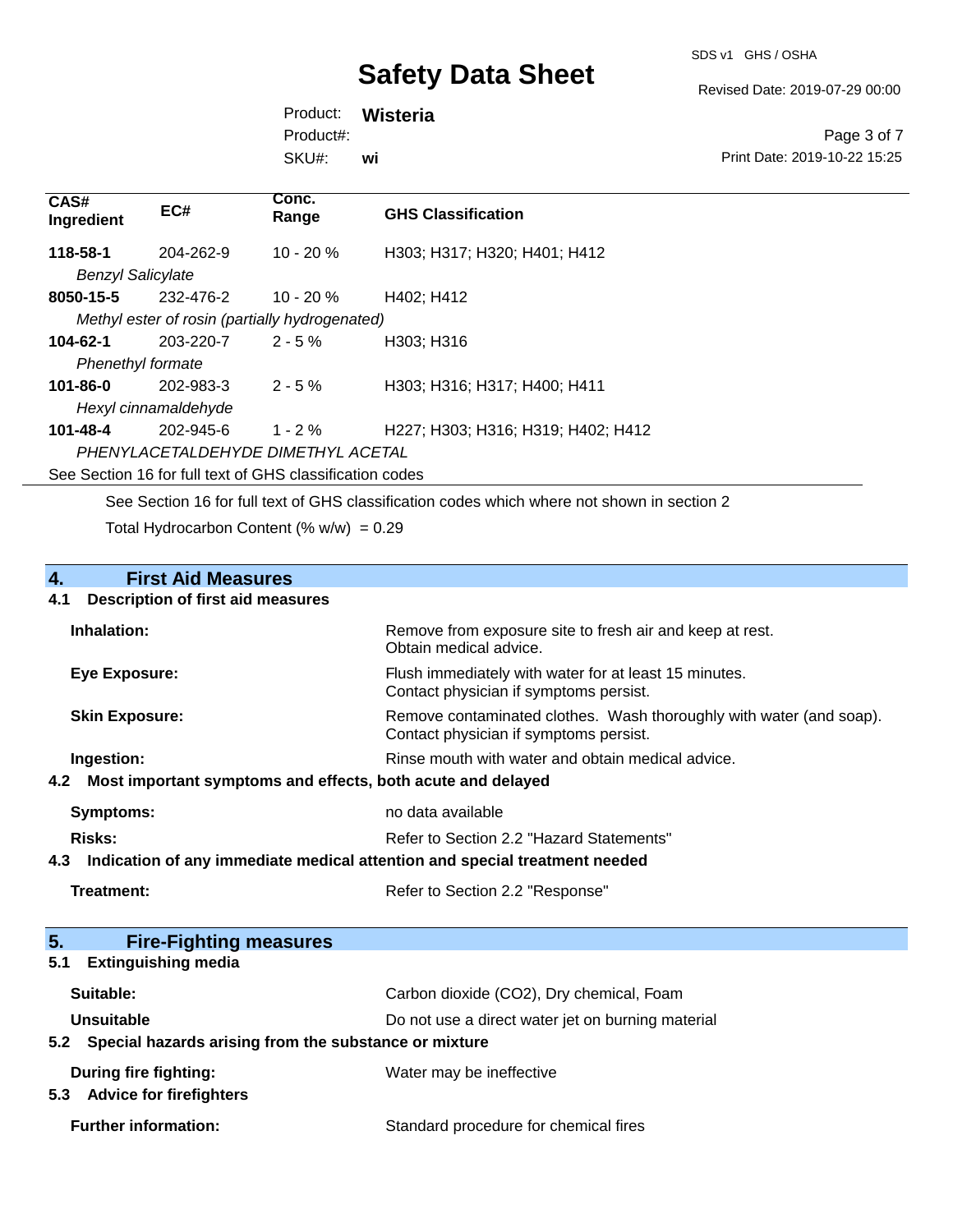Revised Date: 2019-07-29 00:00

Product: **Wisteria** SKU#: Product#: **wi**

Page 4 of 7 Print Date: 2019-10-22 15:25

#### **6. Accidental Release Measures**

#### **6.1 Personal precautions, protective equipment and emergency procedures**

Avoid inhalation and contact with skin and eyes. A self-contained breathing apparatus is recommended in case of a major spill.

#### **6.2 Environmental precautions**

Keep away from drains, soil, and surface and groundwater.

#### **6.3 Methods and materials for containment and cleaning up**

Clean up spillage promptly. Remove ignition sources. Provide adequate ventilation. Avoid excessive inhalation of vapors. Gross spillages should be contained by use of sand or inert powder and disposed of according to the local regulations.

#### **6.4 Reference to other sections**

Not Applicable

#### **7. Handling and Storage**

#### **7.1 Precautions for safe handling**

Apply according to good manufacturing and industrial hygiene practices with proper ventilation. Do not drink, eat or smoke while handling. Respect good personal hygiene.

#### **7.2 Conditions for safe storage, including any incompatibilities**

Store in a cool, dry and ventilated area away from heat sources and protected from light in tightly closed original container. Avoid uncoated metal container. Keep air contact to a minimum.

#### **7.3 Specific end uses**

No information available

### **8. Exposure Controls/Personal Protection**

#### **8.1 Control parameters**

| <b>Exposure Limits:</b> |                   |              |       |             |                                           |  |
|-------------------------|-------------------|--------------|-------|-------------|-------------------------------------------|--|
| <b>Component</b>        |                   | <b>ACGIH</b> | ACGIH | <b>OSHA</b> | OSHA<br>TWA ppm STEL ppm TWA ppm STEL ppm |  |
| 84-66-2                 | Diethyl phthalate | b            |       |             |                                           |  |
| 140-11-4                | Benzyl acetate    | 10           |       |             |                                           |  |
| _ _ _ _ _ _ _           |                   |              |       |             |                                           |  |

**Engineering Controls:** Use local exhaust as needed.

#### **8.2 Exposure controls - Personal protective equipment**

| Eye protection:                | Tightly sealed goggles, face shield, or safety glasses with brow guards and side shields, etc.<br>as may be appropriate for the exposure |
|--------------------------------|------------------------------------------------------------------------------------------------------------------------------------------|
| <b>Respiratory protection:</b> | Avoid excessive inhalation of concentrated vapors. Apply local ventilation where appropriate.                                            |
| <b>Skin protection:</b>        | Avoid Skin contact. Use chemically resistant gloves as needed.                                                                           |

### **9. Physical and Chemical Properties**

#### **9.1 Information on basic physical and chemical properties**

**Appearance:** Liquid **Odor:** Conforms to Standard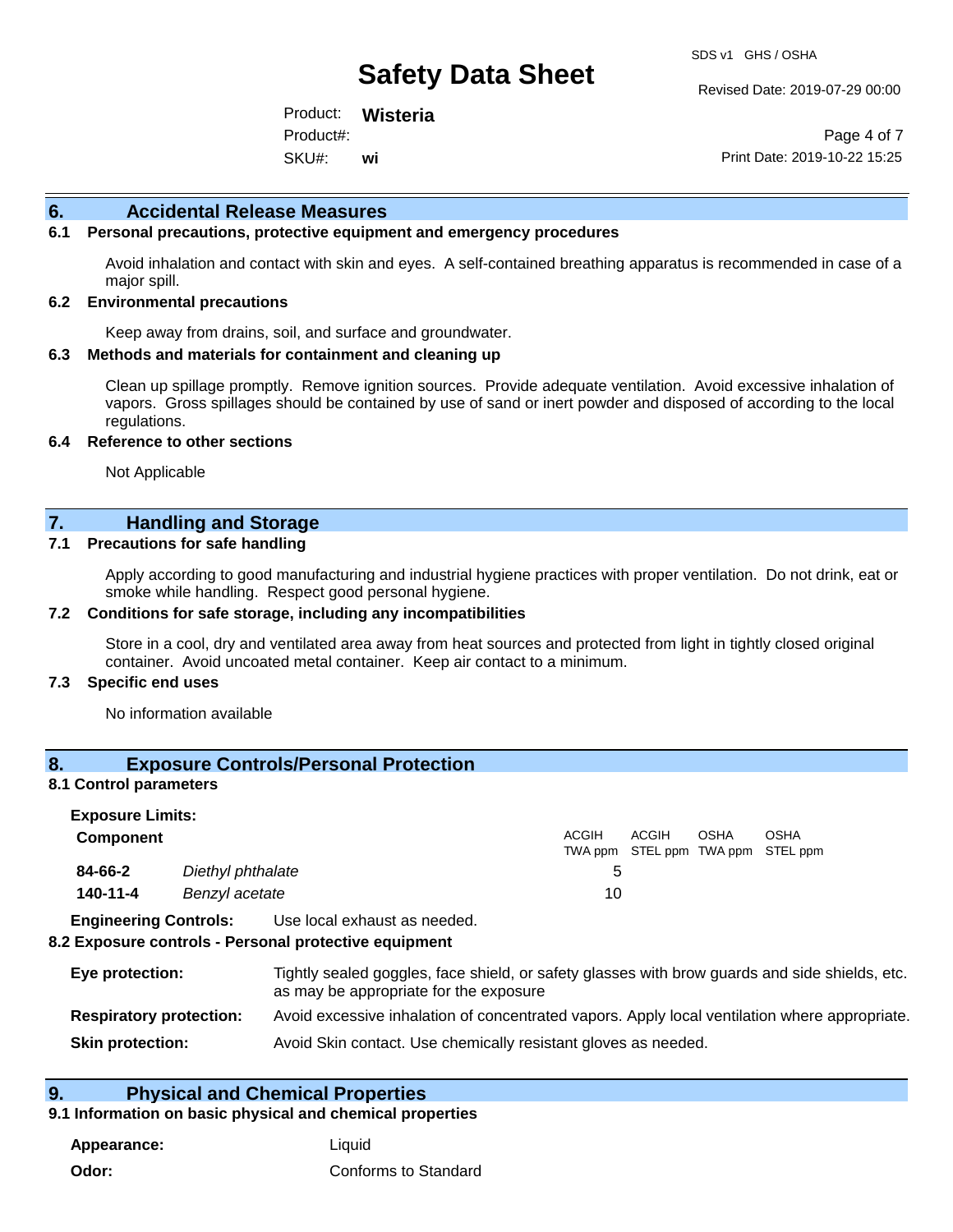Revised Date: 2019-07-29 00:00

Product: **Wisteria** SKU#: Product#: **wi**

Page 5 of 7 Print Date: 2019-10-22 15:25

| Color:                       | Yellow Tint to Pale Yellow (G1-3) |
|------------------------------|-----------------------------------|
| <b>Viscosity:</b>            | Liquid                            |
| <b>Freezing Point:</b>       | Not determined                    |
| <b>Boiling Point:</b>        | Not determined                    |
| <b>Melting Point:</b>        | Not determined                    |
| <b>Flashpoint (CCCFP):</b>   | >200 F (93.33 C)                  |
| <b>Auto flammability:</b>    | Not determined                    |
| <b>Explosive Properties:</b> | None Expected                     |
| <b>Oxidizing properties:</b> | None Expected                     |
| Vapor Pressure (mmHg@20 C):  | 0.0224                            |
| %VOC:                        | 0.02                              |
| Specific Gravity @ 25 C:     | 1.0745                            |
| Density @ 25 C:              | 1.0715                            |
| Refractive Index @ 20 C:     | 1.5240                            |
| Soluble in:                  | Oil                               |
|                              |                                   |

# **10. Stability and Reactivity**

| 10.1 Reactivity                         | None                                               |
|-----------------------------------------|----------------------------------------------------|
| <b>10.2 Chemical stability</b>          | Stable                                             |
| 10.3 Possibility of hazardous reactions | None known                                         |
| <b>10.4 Conditions to avoid</b>         | None known                                         |
| 10.5 Incompatible materials             | Strong oxidizing agents, strong acids, and alkalis |
| 10.6 Hazardous decomposition products   | None known                                         |

# **11. Toxicological Information**

# **11.1 Toxicological Effects**

| Acute Toxicity Estimates (ATEs) based on the individual Ingredient Toxicity Data utilizing the "Additivity Formula" |                                                          |  |  |
|---------------------------------------------------------------------------------------------------------------------|----------------------------------------------------------|--|--|
| Acute toxicity - Oral - (Rat) mg/kg                                                                                 | (LD50: 3012.2844) May be harmful if swallowed            |  |  |
| Acute toxicity - Dermal - (Rabbit) mg/kg                                                                            | (LD50: 2665.2095) May be harmful in contact with skin    |  |  |
| Acute toxicity - Inhalation - (Rat) mg/L/4hr                                                                        | (LD50: 32.9620) May be harmful if inhaled                |  |  |
| Skin corrosion / irritation                                                                                         | May be harmful if inhaled                                |  |  |
| Serious eye damage / irritation                                                                                     | Causes serious eye irritation                            |  |  |
| <b>Respiratory sensitization</b>                                                                                    | Not classified - the classification criteria are not met |  |  |
| <b>Skin sensitization</b>                                                                                           | May cause an allergic skin reaction                      |  |  |
| <b>Germ cell mutagenicity</b>                                                                                       | Not classified - the classification criteria are not met |  |  |
| Carcinogenicity                                                                                                     | Not classified - the classification criteria are not met |  |  |
| <b>Reproductive toxicity</b>                                                                                        | Not classified - the classification criteria are not met |  |  |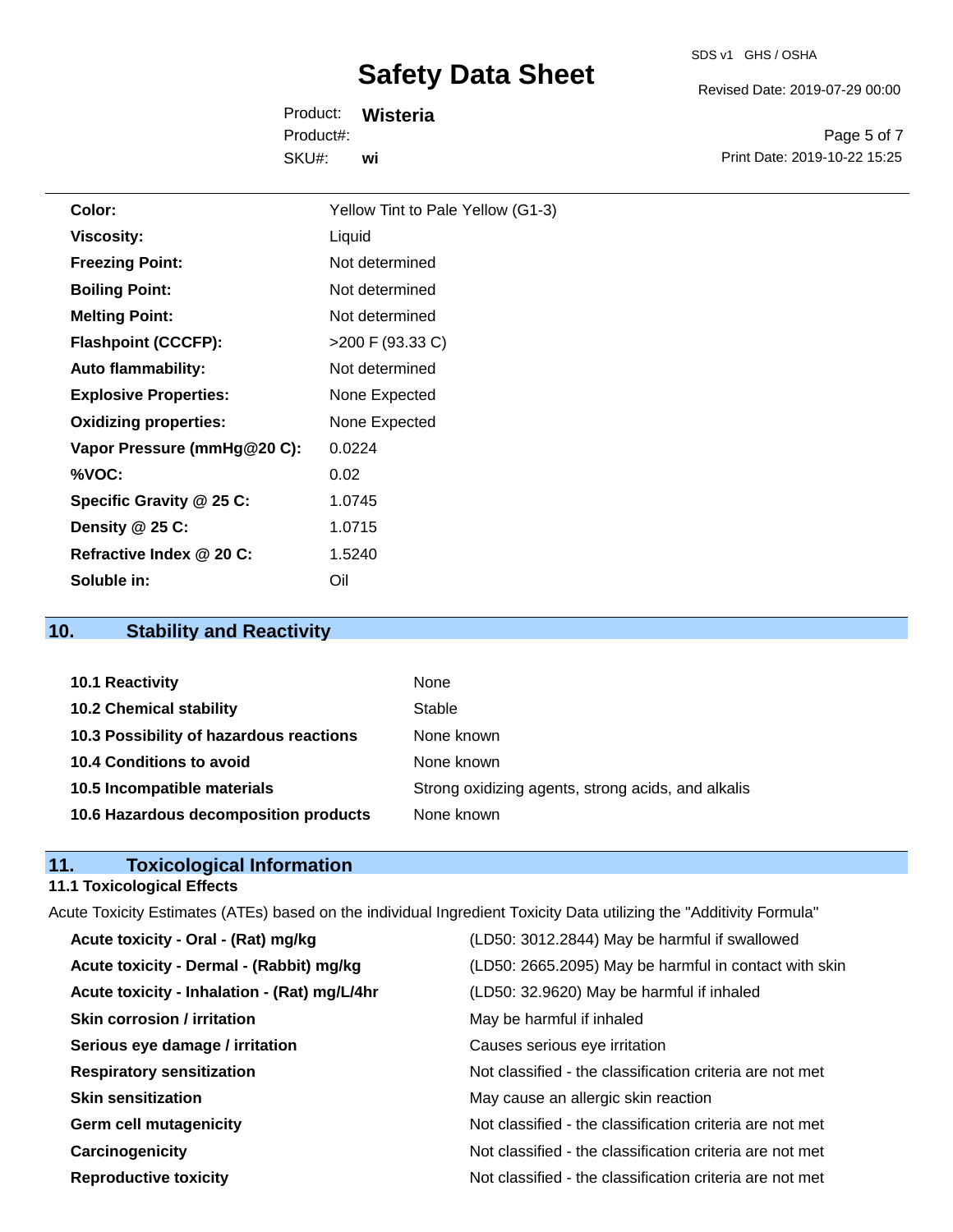SDS v1 GHS / OSHA

Revised Date: 2019-07-29 00:00

| Product:<br>Wisteria                                                                                            |                                                                                                                                                                                                                                |  |
|-----------------------------------------------------------------------------------------------------------------|--------------------------------------------------------------------------------------------------------------------------------------------------------------------------------------------------------------------------------|--|
| Product#:                                                                                                       | Page 6 of 7                                                                                                                                                                                                                    |  |
| SKU#:<br>wi                                                                                                     | Print Date: 2019-10-22 15:25                                                                                                                                                                                                   |  |
| toxicity - single exposure                                                                                      | Not classified - the classification criteria are not met                                                                                                                                                                       |  |
| the contract of the contract of the contract of the contract of the contract of the contract of the contract of | All and all and the collection of the contract of the collection of the collection of the collection of the collection of the collection of the collection of the collection of the collection of the collection of the collec |  |

**Specific target organ Specific target organ toxicity - repeated exposure** Not classified - the classification criteria are not met **Aspiration hazard Not classified - the classification criteria are not met** Not classified - the classification criteria are not met

**12. Ecological Information** 

**12.1 Toxicity**

| <b>Acute acquatic toxicity</b>     | Toxic to aquatic life                             |
|------------------------------------|---------------------------------------------------|
| <b>Chronic acquatic toxicity</b>   | Harmful to aquatic life with long lasting effects |
| <b>Toxicity Data on soil</b>       | no data available                                 |
| <b>Toxicity on other organisms</b> | no data available                                 |
|                                    |                                                   |
| 12.2 Persistence and degradability | no data available                                 |
| 12.3 Bioaccumulative potential     | no data available                                 |
| 12.4 Mobility in soil              | no data available                                 |
| 12.5 Other adverse effects         | no data available                                 |

#### **13. Disposal Conditions**

### **13.1 Waste treatment methods**

Do not allow product to reach sewage systems. Dispose of in accordance with all local and national regulations. Send to a licensed waste management company.The product should not be allowed to enter drains, water courses or the soil. Do not contaminate ponds, waterways or ditches with chemical or used container.

# **14. Transport Information**

| <b>Marine Pollutant</b><br>No            |                                     |                                     |                 |        |
|------------------------------------------|-------------------------------------|-------------------------------------|-----------------|--------|
| <b>Regulator</b>                         | <b>Class</b>                        | <b>Pack Group</b>                   | <b>Sub Risk</b> | UN-nr. |
| U.S. DOT (Non-Bulk)                      |                                     | Not Regulated - Not Dangerous Goods |                 |        |
| <b>Chemicals NOI</b>                     |                                     |                                     |                 |        |
| <b>ADR/RID (International Road/Rail)</b> | Not Regulated - Not Dangerous Goods |                                     |                 |        |
| <b>Chemicals NOI</b>                     |                                     |                                     |                 |        |
| <b>IATA (Air Cargo)</b>                  | Not Regulated - Not Dangerous Goods |                                     |                 |        |
| <b>Chemicals NOI</b>                     |                                     |                                     |                 |        |
| IMDG (Sea)                               |                                     | Not Regulated - Not Dangerous Goods |                 |        |
| <b>Chemicals NOI</b>                     |                                     |                                     |                 |        |

### **15. Regulatory Information**

### **U.S. Federal Regulations**

84-66-2 201-550-6 20 - 30 % Diethyl phthalate

**TSCA (Toxic Substance Control Act)** All components of the substance/mixture are listed or exempt

**40 CFR(EPCRA, SARA, CERCLA and CAA)** This product contains the following components: